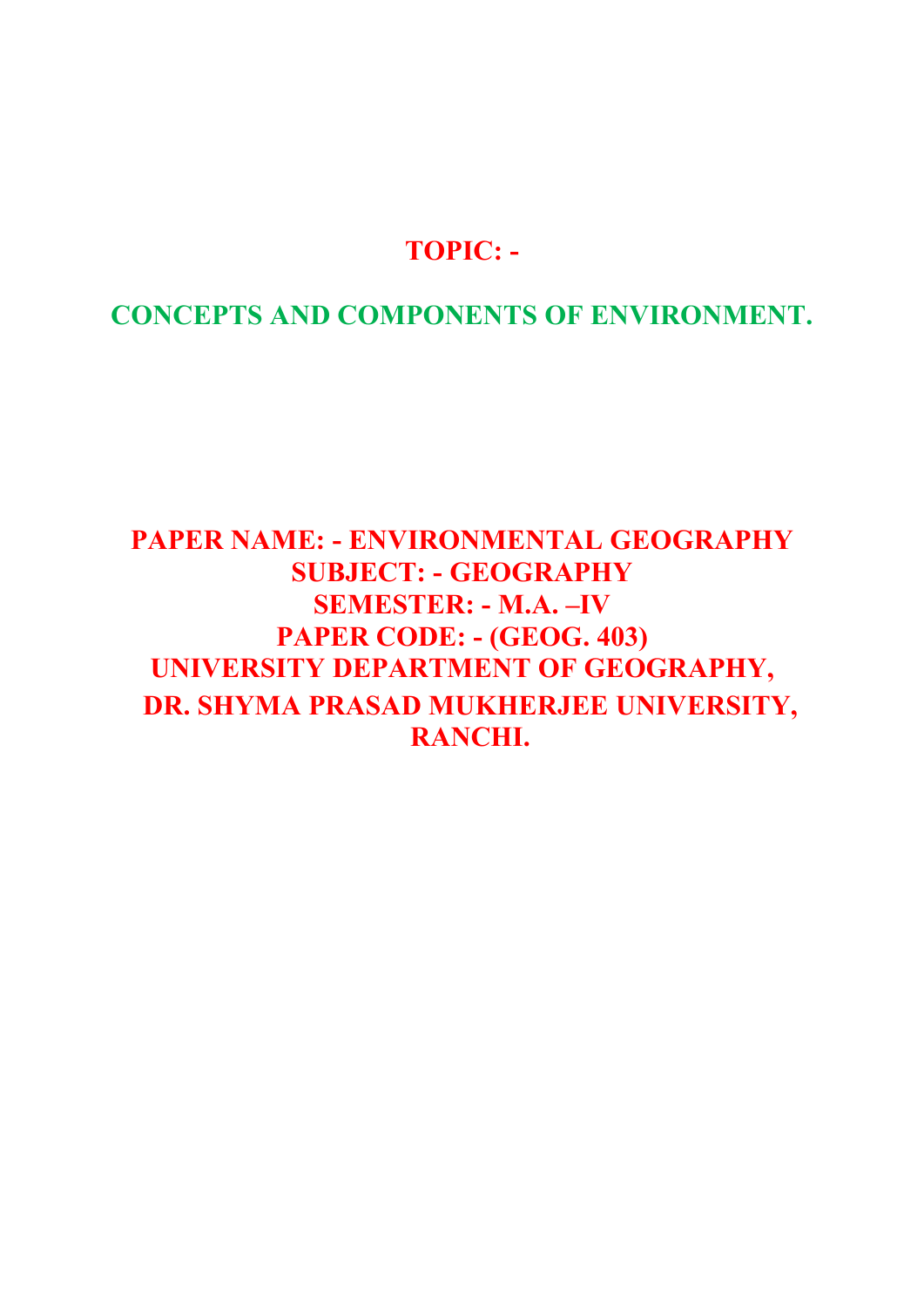#### INTRODUCTION: -

Everything that surrounds or affects an organism during its life time is collectively known as its environment or simply put everything surrounding a living organism like people; place and things constitute its environment which can be either natural or man-made. The word environment has been derived from a French word 'environner' meaning to encircle or to surround. In the beginning, environment of early man consisted of only physical aspects of the planet earth such as land (lithosphere), air (atmosphere) and water (hydrosphere) along with biotic communities but, with the passage of time and advancement of society man extended his environment to include his social, economic and political functions too. At the organismic level it is essentially physiological interaction which tries to understand that how different organisms are adapted to their environment in terms of not only survival but also reproduction and propagation of their population. All organisms (from virus to man) are obligatorily dependent on the environment for various essential needs such as food, shelter, water, oxygen etc. The surrounding that affects an organism during its lifetime is collectively known as its environment. In another words "Environment is sum total of water, air and land inter-relationships among themselves and also with the human being, other living organisms and material goods". It comprises all the physical and biological surrounding and their connections. Environmental studies give an approach towards understanding the environment of our globe and the impact of human life upon the environment and vice-versa. Thus environment is actually universal in nature and it is a multidisciplinary subject counting physics, chemistry, geology, geography, history, economics, physiology, biotechnology, remote sensing, geophysics, soil science and hydrology etc.

Environment belongs to all the biotic and abiotic components and therefore is, vital for all. Consequently, everyone is affected by environmental issues like global warming, depletion of ozone layer, dwindling forest, depleting energy resources, loss of biodiversity etc. Environment also deals with the analysis of the processes in hydrosphere, atmosphere, lithosphere, and organisms which leads to pollute biosphere. Environment helps us for setting benchmark for safe and healthy natural ecosystem.

#### DEFINITION AND SCOPE: -

The surroundings or settings in which a human being, animal, or plant lives or operates or it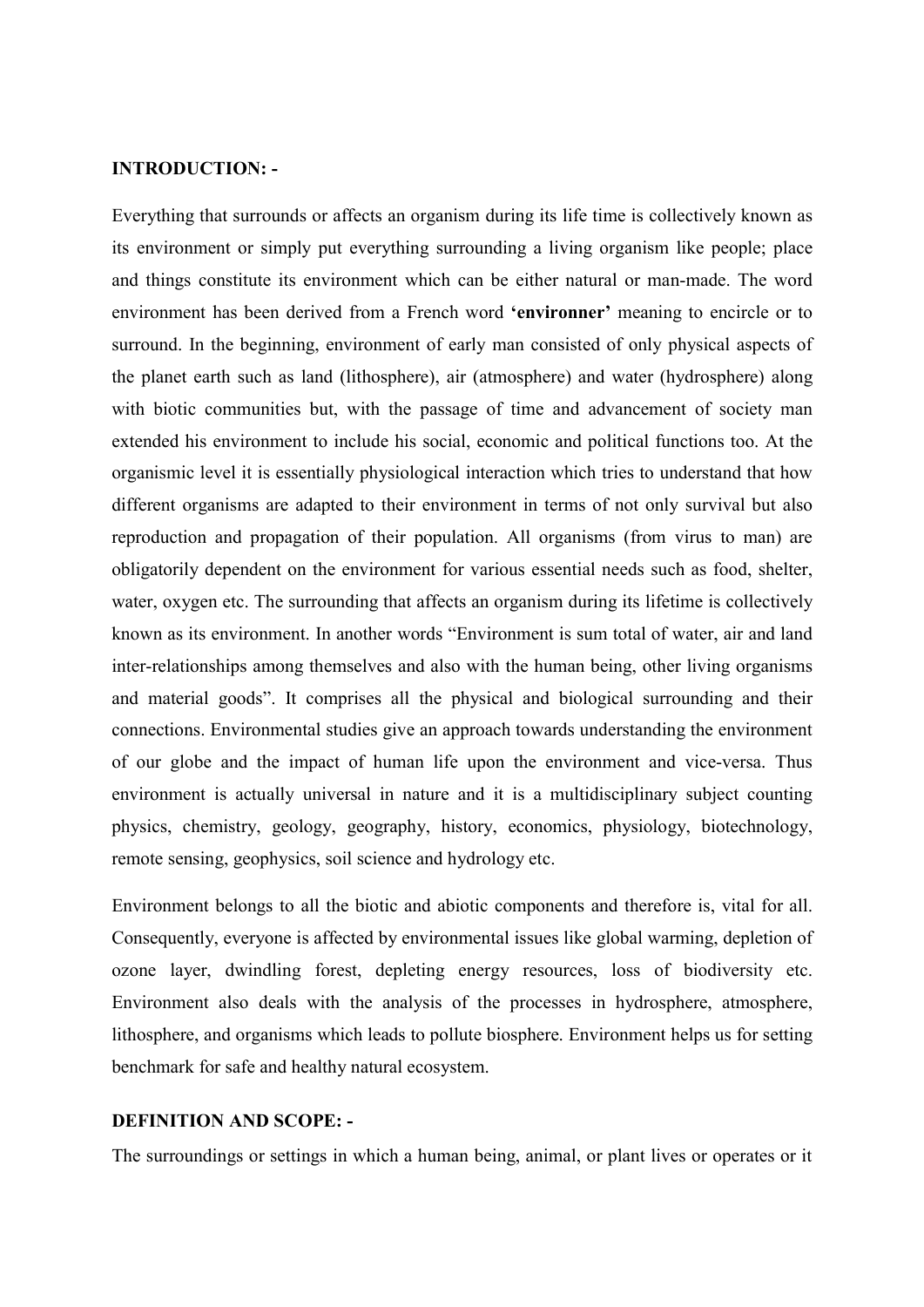is a set of conditions of a living being all the natural forces which provide settings for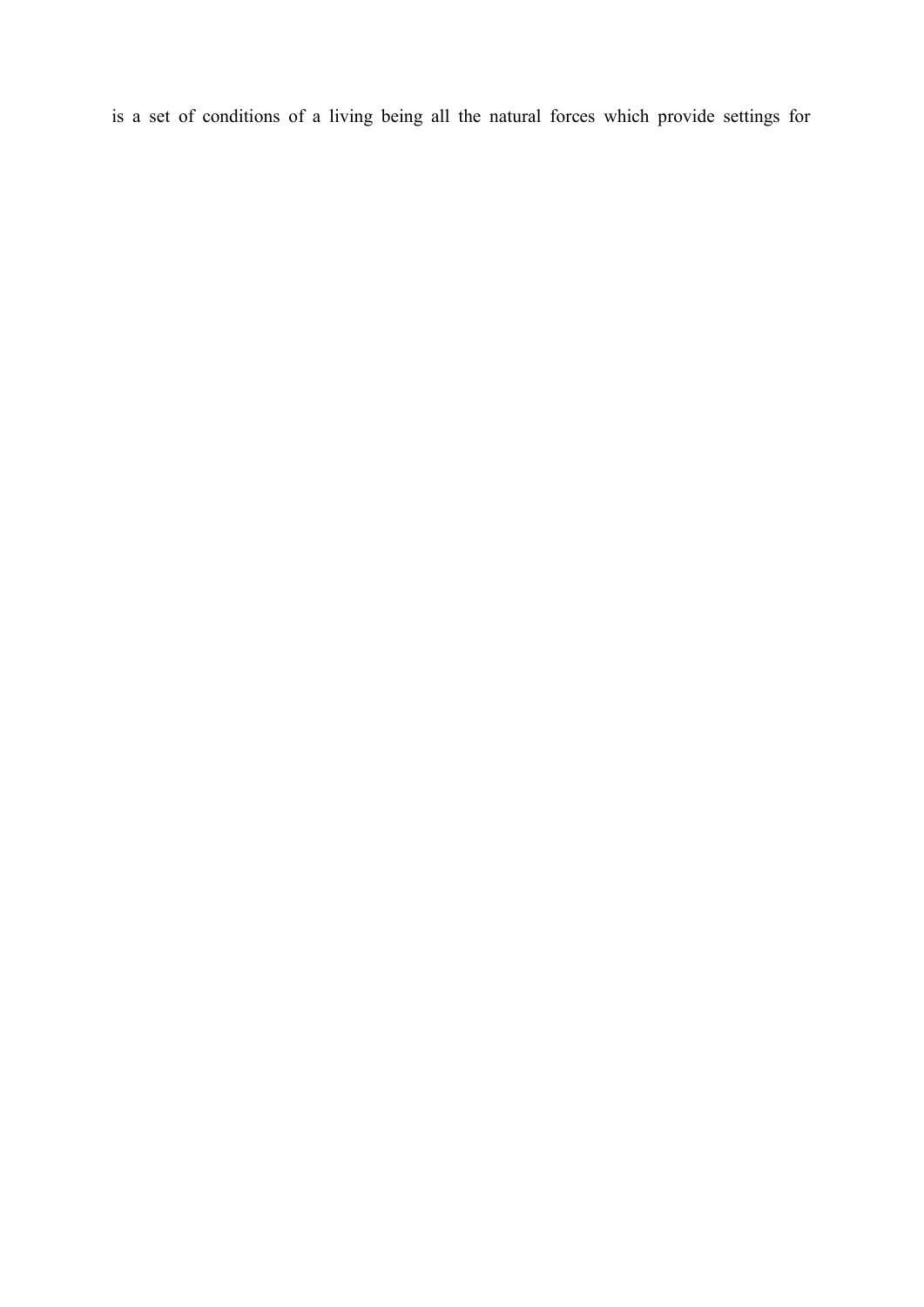development and growth as well as danger and damage. In a comprehensive form the environment may be defined as "sum total of living, non-living components; influences and events, surrounding an organism." Environment is defined more comprehensively by others 'as a holistic view of the world as its functions at any point of time, with a multitude of spatial elemental and socio-economic systems distinguished by quality and attributes of space and mode of behaviour of abiotic and biotic forms.' (K.R. Dikshit, 1984)

### Definition of Environment: -

'The term environment is used to describe, in the aggregate, all the external forces, influences and conditions, which affect the life, nature behaviour and the growth, development and maturity of living organisms' (Douglas and Holland).

'Environment refers to the sum total of all conditions which surround man at a given point in space and time' (C.C.Park)

The entire range of external influence acting on an organism, both the physical and biological, and other organisms, i.e. forces of nature surrounding an individual. (Encyclopedia Britannica)

Total environmental system including not only the biosphere, but also his interactions with his natural and man-made surroundings (US Council on Environmental quality).

Environment is argued as an inseparable whole and is constituted by the interacting systems of physical, biological and cultural elements, which are interlinked individually as well as collectively in myriad ways. Physical elements (space, landforms, waterbodies, climate, soils, rocks and minerals) determine variable character of the human habitat, its opportunities as well as limitations. Biological elements (plants, animals, micro-organisms and man) constitute the biosphere. Cultural elements (economic, social, political) are essentially manmade features which go into the making of cultural milieu (Savindra Singh and A. Dubey, 1983). Thus, environment is defined as '(1) the circumstances and conditions (physical conditions) that surround an organism or group of organisms, or (2) the social and cultural conditions that affect an individual or community. Since human inhabit the natural world as well as the 'built' or technological, social, and cultural world, all constitute part of our environment' (W.P.Cunnigham and M.A. Cunnigham, 2004).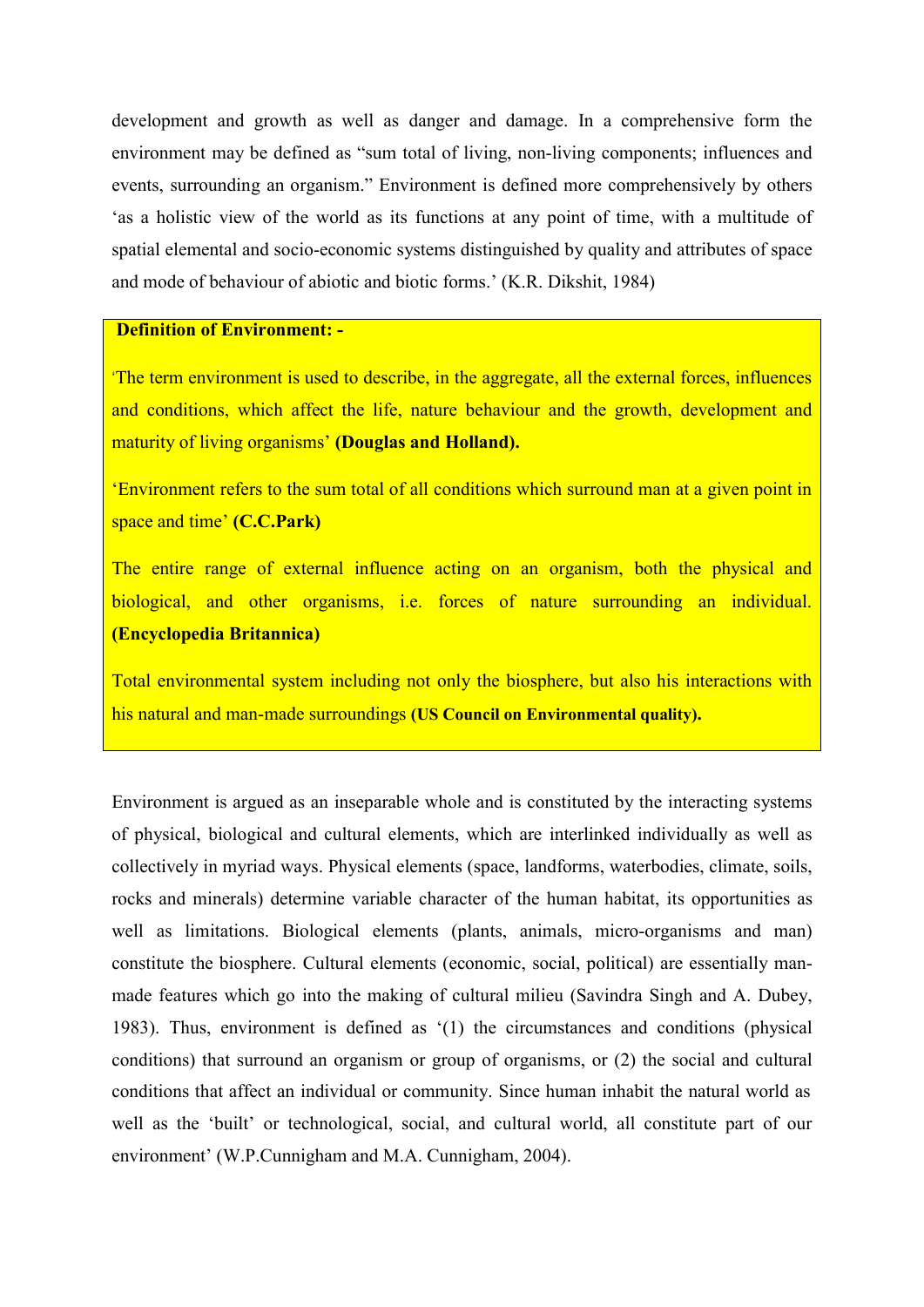Environmental knowledge is a multidisciplinary knowledge whose fundamental aspects have a direct significance to every segment of the planet. Its main characteristics include:

- Conservation and natural resources.
- Maintenance and management of biological diversity.
- Controlling and managing environmental pollution to permissible limit
- Stabilisation of human population and environment.
- Development of alternate sources of renewable energy systems
- Providing new dimension to nation's security through conservation, protection, management and maintenance of environment

It also deals with vital issues like safe and clean drinking water, hygienic living conditions and pollution free fresh air, fertility of land, healthy food and development of sustainable environmental laws, administration, environmental protection, management and environmental business are coming up as new opportunities for environment protection and managements. The relationship and interaction between organism and environment are highly complex and multidimensional. No organism can live alone without interacting with other organisms or other biotic/abiotic forms. So each organism has other organisms as a part of its environment. Each and everything with which we interact or which we need for our sustenance forms our environment. In fact, environment is visualised in different ways with different angles by different groups of people but it may be safely argued that 'environment is an inseparable whole and is constituted by the interacting system of physical, biological and cultural elements which are interlinked individually as well as collectively in myriad ways. The environment is not static; rather it's a very dynamic entity. Various factors (biotic & abiotic) are in a flux and keep changing the environment continuously.

## TYPES OF ENVIRONMENT: -

On the basis of basic structure, the environment may be divided into

- Physical/abiotic environment
- Biotic environment
- Cultural environment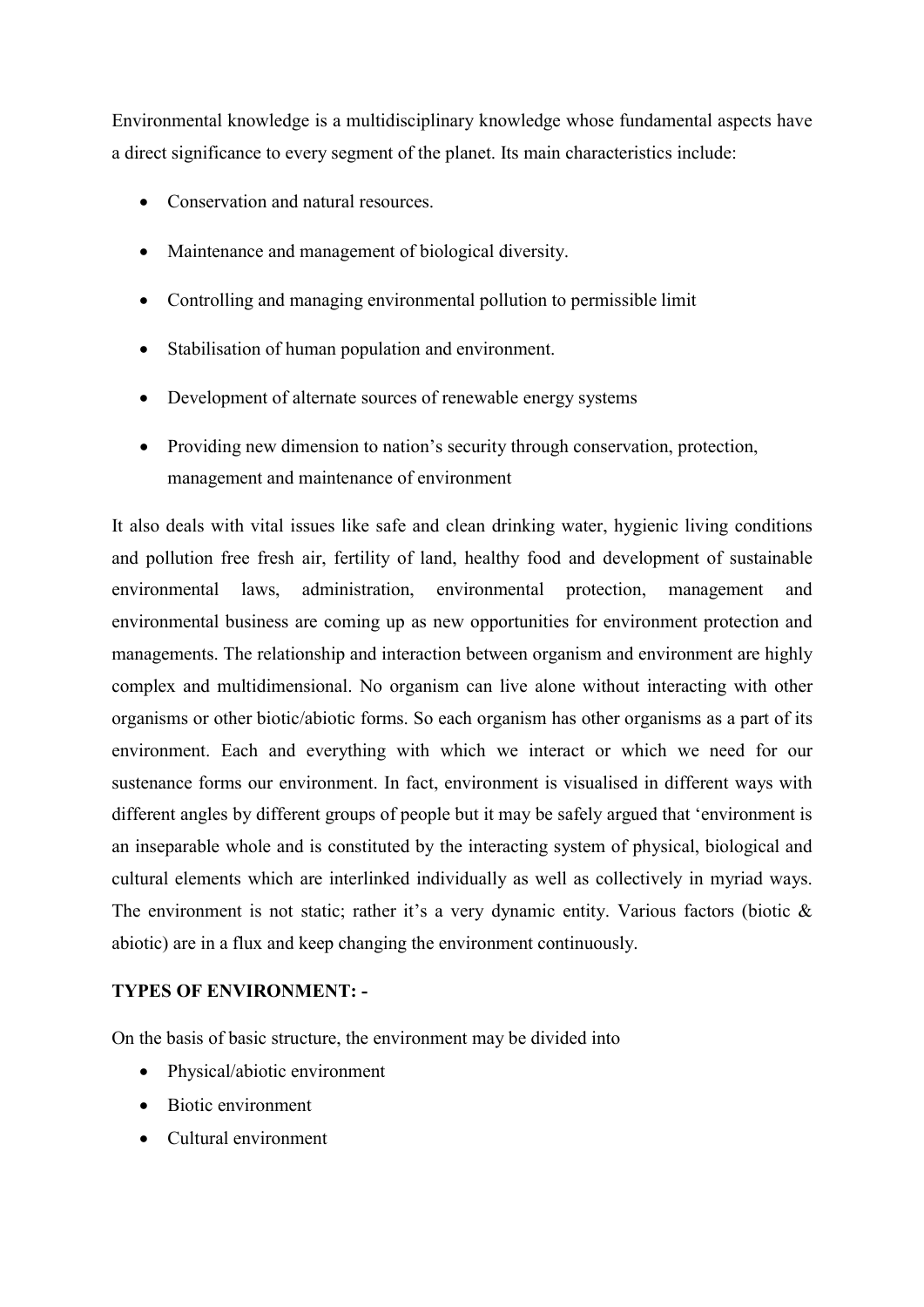PHYSICAL/ABIOTIC ENVIRONMENT: - on the basis of physical characteristics and state,

abiotic or physical environment is subdivided into:

- i. Solid i.e. lithosphere (solid earth)
- ii. Liquid i.e. hydrosphere (water component)
- iii. Gas i.e. atmosphere (gaseous component)

These environments can be termed as lithospheric, hydrosspheic, atmospheric environment which can be further broken into smaller units based on different spatial scales like mountain environment, plateau, plain, lake, river maritime, glacier, desert environment etc. The physical environment may also be viewed in terms of climatic conditions providing certain suits of habitat for biological communities like tropical, temperate and polar environment etc.

BIOTIC ENVIRONMENT-: biotic environment consists of flora and fauna including man as an important factor. Thus the biotic environment may be divided into:

- iv. Floral environment
- v. Faunal environment

Further all the organisms work to form their social groups and organizations at several levels and thus is formed social environment, where in, the organisms work to derive matter from the physical environment for their sustenance and development. This process generates economic environment. It may be pointed out that of all the organisms man is the most skilled and civilize4d and hence his social organization is most systematic. It is significant to note that three aspects of man, physical, social and economic have different characteristics and functions in the biotic environment. As 'physical man' is one of the organismic populations or biological community and thus requires basic elements of physical environment (habitat, air, water, food etc.) like other biological populations and releases wastes into the ecosystem; 'social man' establishes social institutions forms social organisations, formulates laws and policies to safeguard his existence, interest and social welfare and 'economic man' derives and utilises resource from the physical and biotic environments with his skills and technologies. These may be termed as physical, social and economic functions of man. It is the third function which makes the man and environmental process because he transports matter and energy from one component of the ecosystem to the other.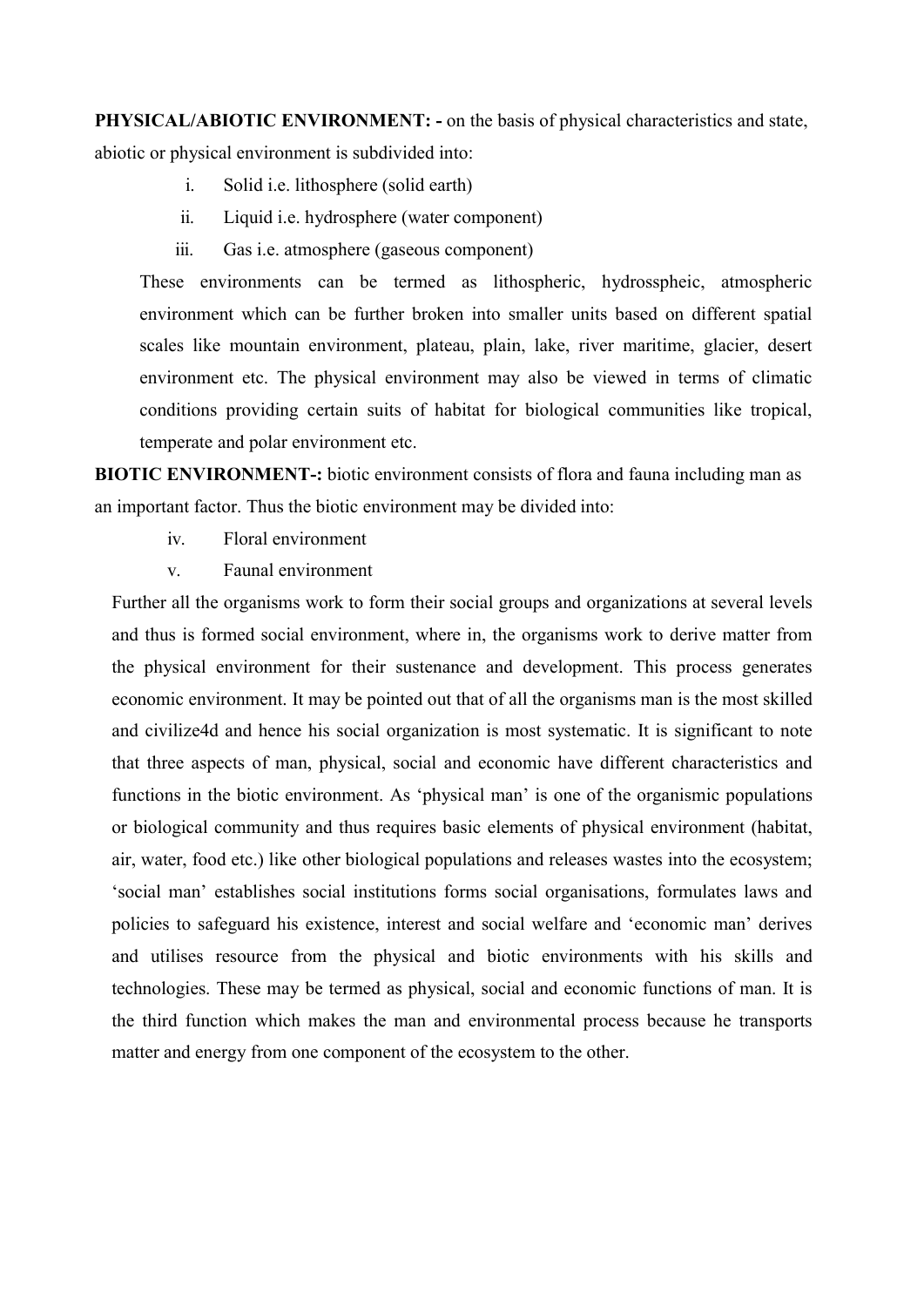## COMPONENTS OF ENVIRONMENT: -

The basic components of the environment are atmosphere or the air, lithosphere or the rocks and soil, hydrosphere or the water, and the living component of the environment or the biosphere.

## ATMOSPHERE: -

- the thick gaseous layer surrounding the earth.
- It spreads up to 300 km. above the earth's surface.
- Apart from gases there are water vapor, industrial gases, dust and smoke particles in suspended state, microorganism etc.

# LITHOSPHERE: -

The word lithosphere originated from a Greek word mean "rocky" + "sphere" i.e. the solid outmost shield of the rocky planet. The Earth is an oblate spheroid. It is composed of a number of different layers. These layers are:

- The Core which is around 7000 kilometers in diameter (3500 kilometers in radius) and is situated at the Earth's center.
- The Mantle which environs the core and has a thickness of 2900 kilometers.
- The Crust floats on top of the mantle and is composed of basalt rich oceanic crust and granitic rich continental crust.

## HYDROSPHERE: -

- The hydrosphere includes all water on or near earth surface and includes oceans, lakes, rivers, wetlands, icecaps, clouds, soils, rock layers beneath surface etc.
- water exist in all three states: solid (ice), liquid (water), and gas (water vapor)
- 71% of planet surface is covered with water
- Freshwater- 2.53%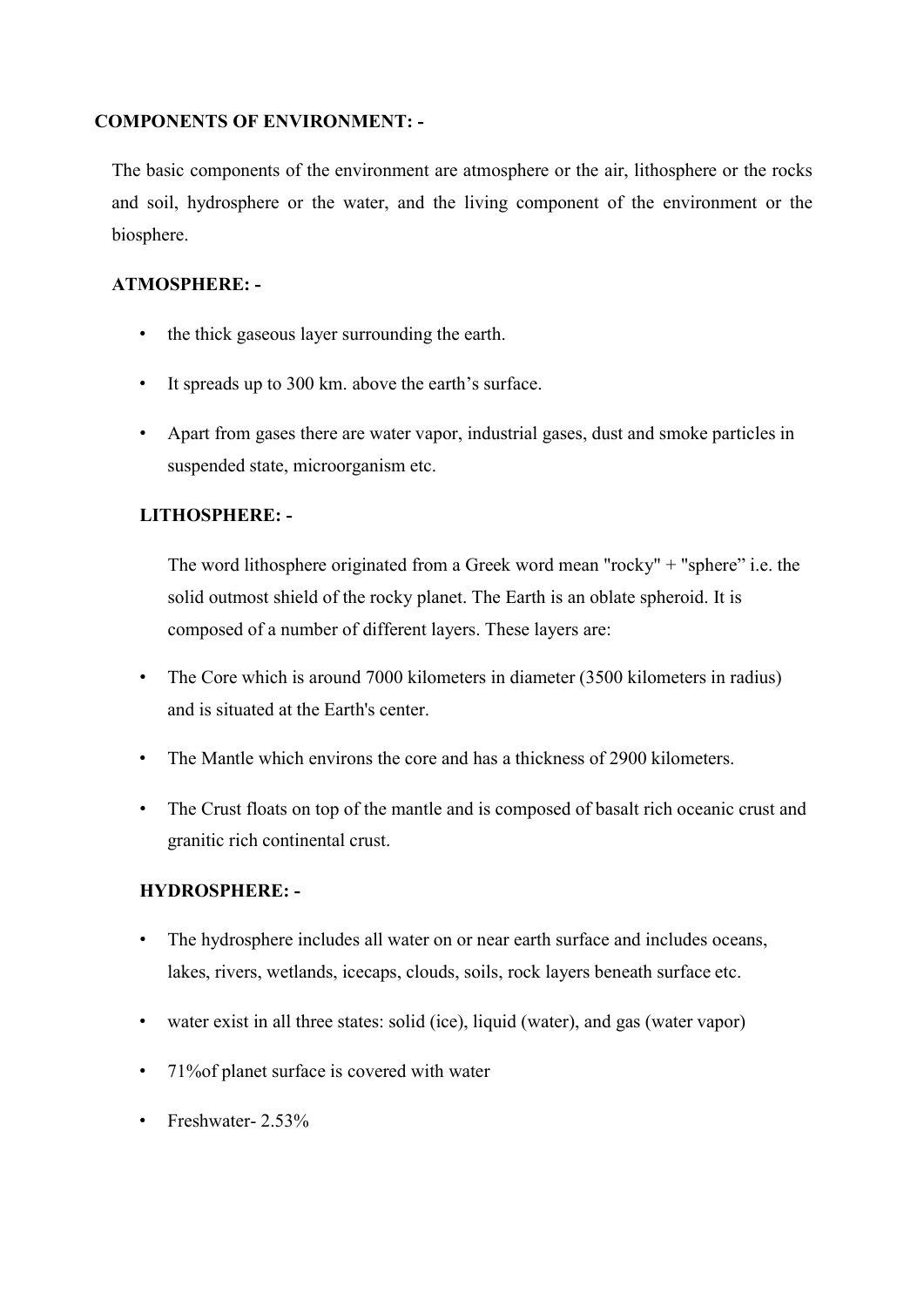- Freshwater in glaciers-1.74%
- Water as water vapour in atmosphere-12,900 km<sup>3</sup>
- living organism contain-  $1100 \text{ km}^3$

Since the environment includes both physical and biological concept, it embraces both the abiotic (non-living) and biotic (living) components of planet earth. Thus, on account of basic structure the components of environment may be classified into two basic types:



Fig. 1 Components of Environment.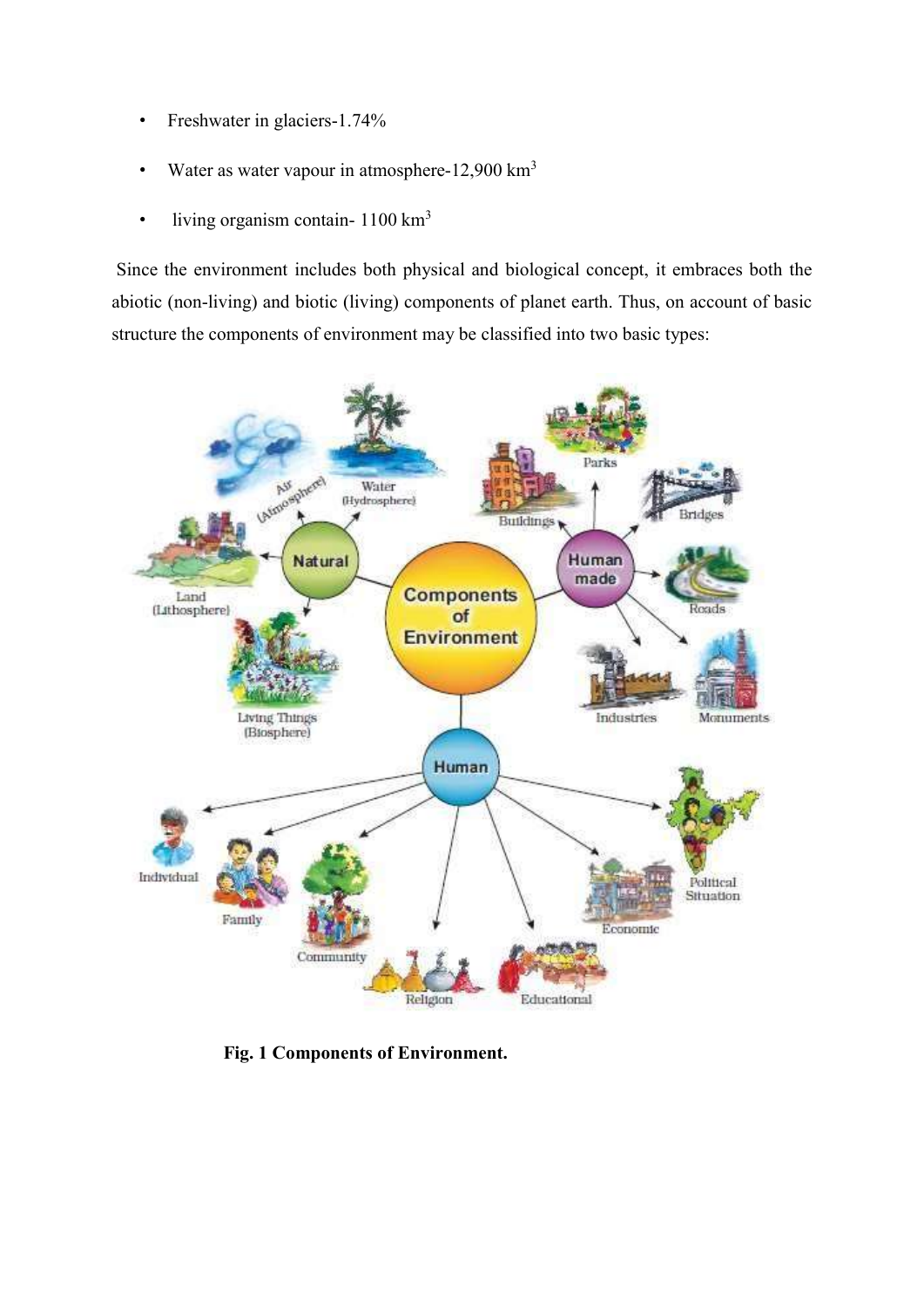ABIOTIC COMPONENTS (NON-LIVING): - these are the most important determining factor of where and how well an organism exists in the environment. Although these factors interact with each other, one single factor can limit the range of an organism thus acting as the limiting factor. These factors can be categorised into following groups:

PHYSICAL FACTORS: - the major components are temperature, Water (Rainfall), Light (Energy), Soil, Atmospheric pressure.

TEMPERATURE: - Temperature is the most ecologically germane environmental factor. It's a very well-known and an established fact that the average temperature on land varies seasonally, decreasing progressively from the equator towards the poles and from plains to the top of mountains ranging from sub-zero levels to  $>50^{\circ}$ C in polar areas/high altitudes and tropical deserts in summer respectively. There are, however, unique habitats like thermal springs and deep-sea hydrothermal vents where average temperatures exceed 100°C. It is commonly known fact that mango trees do not and cannot grow in temperate countries like Canada and Germany, snow leopards are not found in Kerala forests and tuna fish are rarely caught beyond tropical latitudes in the ocean. A few organisms can tolerate and thrive in a wide range of temperatures without having effect on their internal environment (they are called eurythermal), but, a vast majority of them operate within a narrow range of temperatures (such organisms are called stenothermal).

WATER (RAINFALL): - Subsequent to temperature, water is another most important factor influencing the life of organisms. In fact, genesis of life on earth is attributed to water without which life is unsustainable. Its availability is too scarce in deserts. Due to this scarcity only special adaptations by plants and animals of this region make it possible to survive there in such an unusual living conditions. The productivity and distribution of plants is also profoundly dependent on water. One might believe that organisms living in oceans, lakes, rivers and other water bodies should not face any water-related problems, but it doesn't hold true. For aquatic organisms the quality (chemical composition, pH) of water becomes crucial and one of the most determining factor for their survival. The saline concentration (measured as salinity in parts per thousand), is less than 5 % in inland waters, 30-35 % in the sea and  $>100$  % in some hypersaline lagoons. Some organisms are tolerant to a wide range of salinity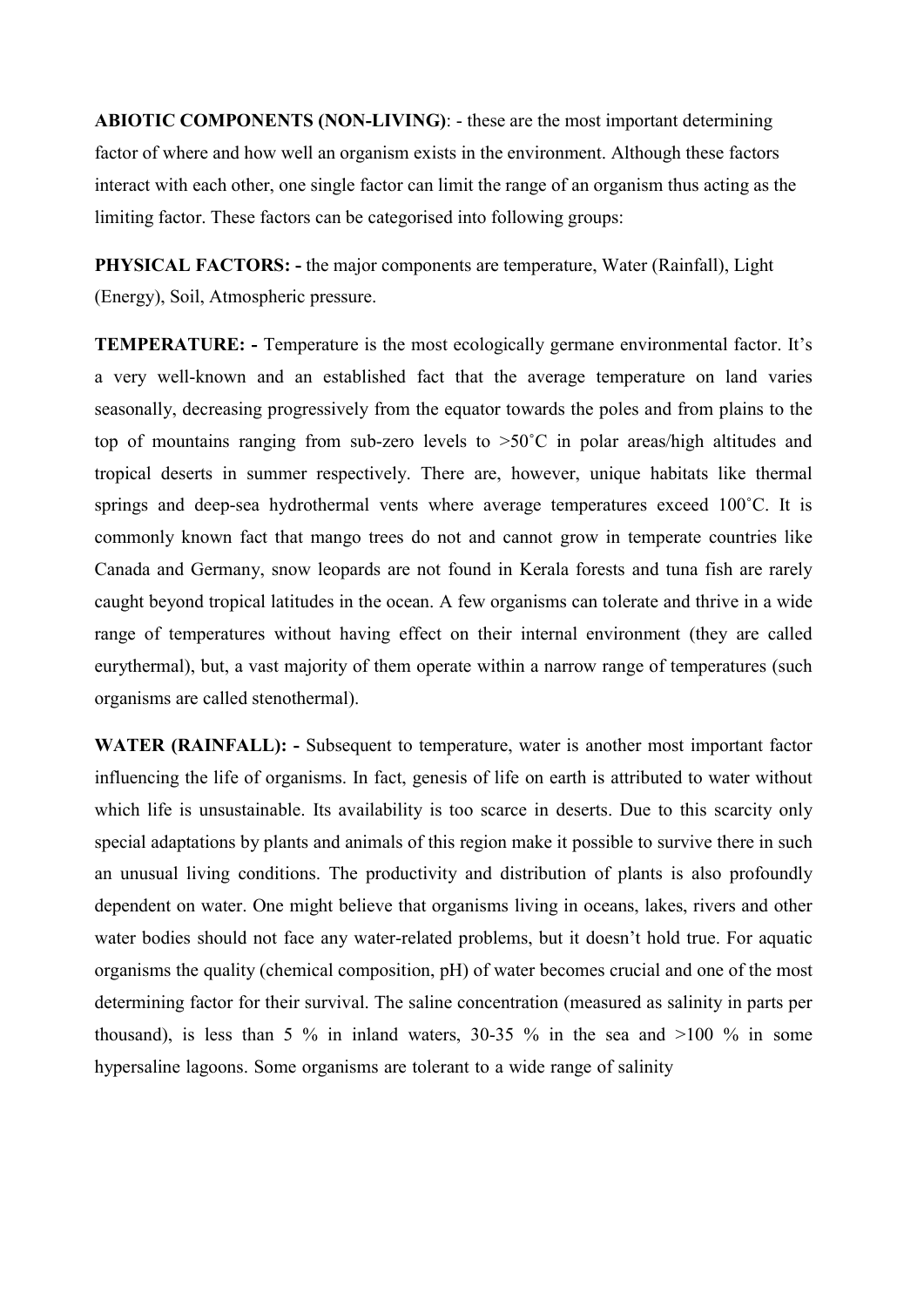(referred as euryhaline) while others are restricted to a much narrow range of salinity (referred as stenohaline). Many freshwater animals cannot survive for long in sea water and vice versa because of the osmotic problems which would subsequently lead to their death.

LIGHT (ENERGY): - One can quickly and easily understand the importance of light/energy for living organisms, particularly autotrophs since they produce/manufacture food through photosynthesis, a specialised process which is only possible with the availability of sunlight as a source of energy. Many plants are also dependent on sunlight to meet their photoperiodic requirement for flowering. For many animals too, light is essential as they use the diurnal and seasonal variations in light intensity and duration (photoperiod) as cues for timing their searching food, reproductive and migratory activities. The availability of light on land is in close association with that of temperature since the sun is the source for both. But, deep (>500m) in the oceans, the environment is perpetually dark and its inhabitants are unaware of the existence of a celestial source of energy called Sun.

SOIL: - The nature and properties of soil in various places vary to a great extent depending upon the climate which includes temperature and humidity, the weathering process, whether soil is transported or sedimentary and how soil development occurred. Various physical characteristics of the soil such as soil composition, grain size and aggregation determine the percolation and water holding capacity of the soil. These features along with chemical parameters such as pH, mineral composition and also topography determine to a large extent the vegetation in any area. This in turn indicates or rather determines the type of animals that can be supported on a particular soil area. Similarly, in an aquatic environment, the sediment-characteristics often determine the type of benthic animals that can thrive there optimally.

#### RESPONSES TO CHANGE IN ABIOTIC FACTORS: -

Abiotic conditions of many habitats may vary drastically in time, which raises an essential question –how do the organisms living in such changing habitats adapt themselves with stressful conditions? But, prior to delving into answering this inevitable question, one should perhaps ask first why a highly variable and ever changing external environment should create an inconvenience to an organism after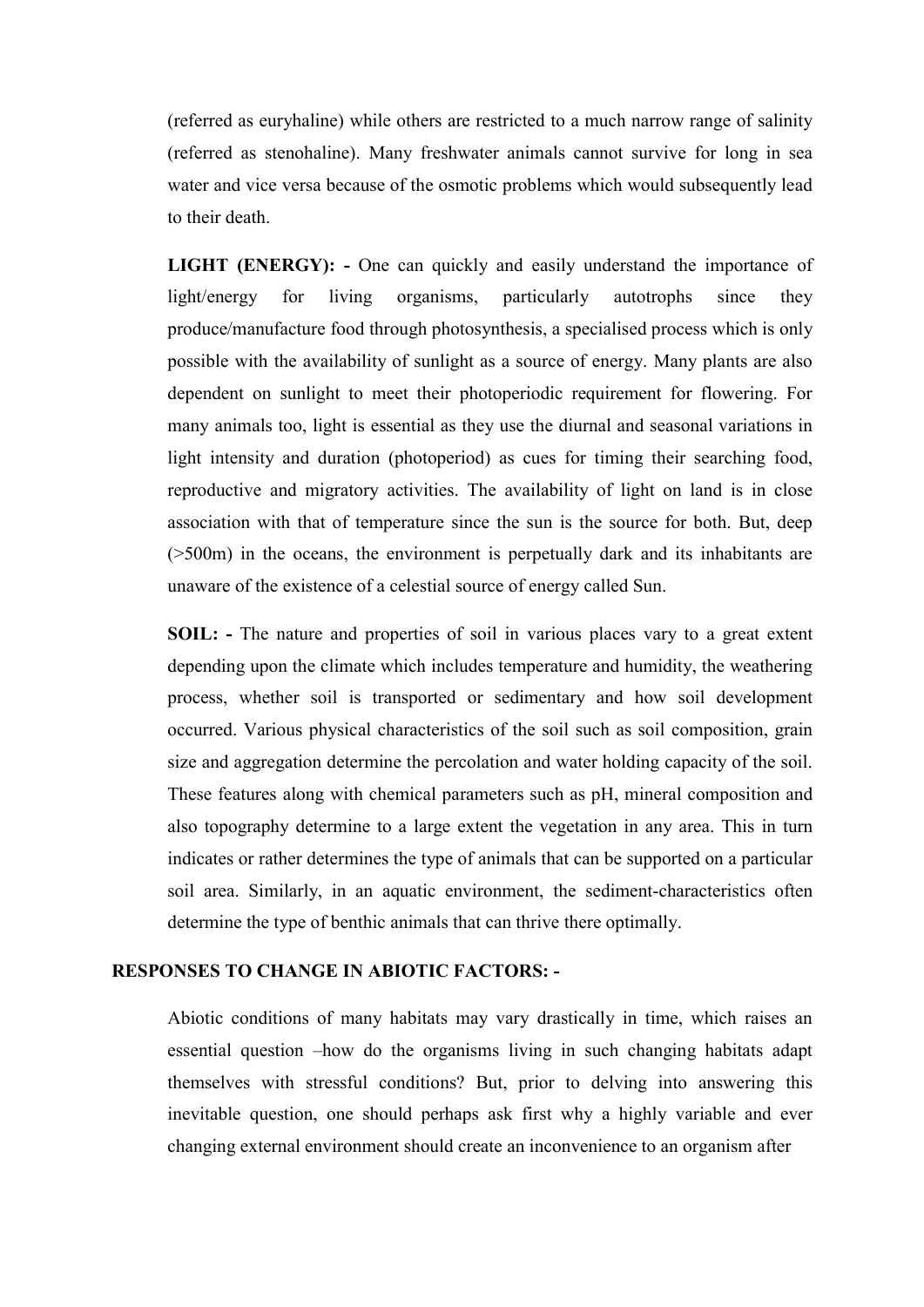all. One would expect that during the course of millions of years of their existence, many species would have evolved a relatively constant internal (within the body) environment that enables all biochemical reactions and physiological functions to progress with maximal efficiency and thus, enhance the overall 'fitness' of the species.

REGULATE: - Some organisms are able to achieve and stabilize homeostasis by physiological (sometimes behavioural also) means which ensures constant body temperature, constant osmotic concentration, etc. All birds and mammals, and a very few lower vertebrate and invertebrate species are indeed capable of such regulation (thermoregulation and osmoregulation). Evolutionary biologists are of the opinion that the mammalian success is largely owing to their ability to adhere to a constant body temperature and thrive successfully whether they live in frigid Antarctica or in the blazing Sahara Desert. The mechanisms used by most mammals to regulate or stabilise their body temperature are similar to those of human beings. We, the humans, maintain a constant body temperature of 37˚C. In summer, when external temperature is more than our body temperature, we sweat profusely resulting in evaporation which leads to external body cooling thus lowering the overall body temperature. Likewise, in winter when the temperature is much lower than 37˚C, we start to shiver, leading to heat generation and thus raising the body temperature and thereby maintaining homeostasis around 37˚C. Plants, on the other hand, do not possess such mechanisms to maintain internal temperatures and are thus unable to regulate homeostasis.

CONFORM: - In literal English term it means to obey or agree to something. An overwhelming majority (99%) of animals and nearly all plants are unable to maintain a constant internal environment, thus inefficient in maintaining homeostasis. Their body temperature varies with the ambient temperature, rise with increasing temperature and fall with decreasing temperature most of the times. In aquatic animals, the osmotic concentrations of the body fluids change with that of the ambient water osmolality which itself depends upon the salinity of the surrounding water. Such animals and plants are simply conformers, meaning thereby that they just agree to the surrounding conditions rather than adopting any mechanism to stabilise their internal environment.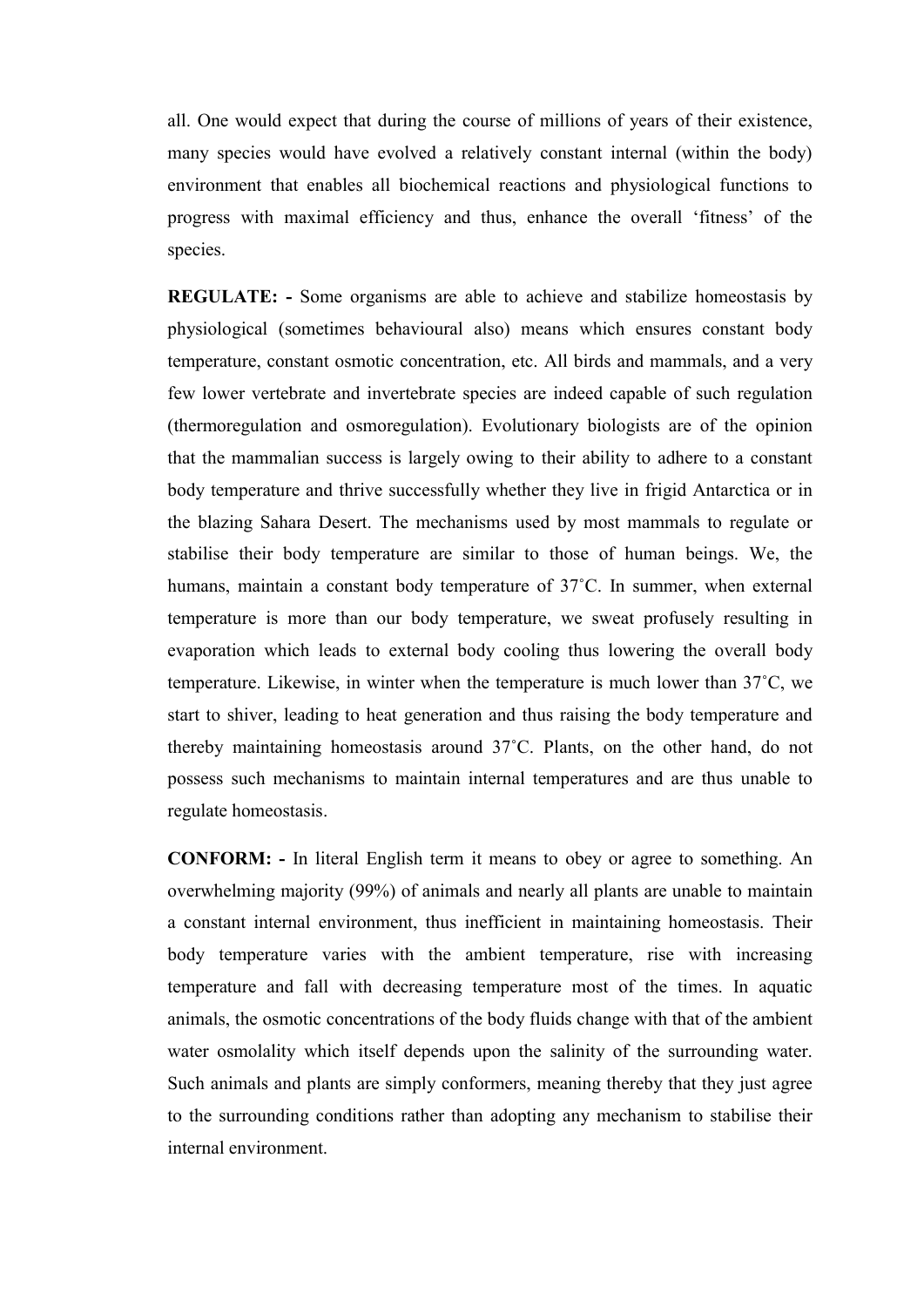MIGRATE: - The organisms can shift away temporarily from the stressful habitat to a more hospitable area and return when stressful period is over. In human analogy, this strategy is like a person moving from Delhi to Shimla for the duration of summer to avoid the stressful conditions of severe heat and return back to Delhi when temperature is more comfortable. Likewise, many animals, particularly birds, during winter undertake long-distance migrations to more hospitable areas and avoid the frigid conditions of their true environment. Every winter the famed Keoladeo National Park (Bharatpur) in Rajasthan host thousands of migratory birds coming from Siberia and other extremely cold northern regions which become temporarily inhospitable for them. Thus migration is a form of temporary shift of organism from its true habitat to an ecologically friendlier habitat due to more stressful conditions of true habitat.

SUSPEND: - In bacteria, fungi and lower plants, various types of thick walled spores are formed which help them to survive unfavourable/extreme conditions – which subsequently germinate on availability of suitable environment. In higher plants, seeds and some other vegetative reproductive structures serve as means to resist the periods of stress besides helping in its dispersal – they germinate to form new plants under favorable moisture and temperature conditions. They do so by reducing their metabolic activity and going into a stage of 'dormancy'.

In animals, the organism, if unable to migrate, might avoid the stress by escaping in time through the two phenomenon. The familiar case of bears going into hibernation during winter is an example of escape in time to avoid extreme of cold.

Some snails and fish go into aestivation (a state of animal dormancy characterized by inactivity and a lowered metabolic rate) to avoid extreme summer heat and desiccation.

Similarly, under unfavorable conditions many zooplankton species in lakes and ponds are known to enter diapause, (a stage of suspended/deferred development). Diapause, when referencing animal dormancy, is the delay in development in response to regularly and recurring periods of adverse environmental conditions

INORGANIC AND ORGANIC SUBSTANCES: - Water, Oxygen, Carbon, Nitrogen, Sulphur, Nitrates, Phosphates and ions of various metals etc. are inorganic substances essential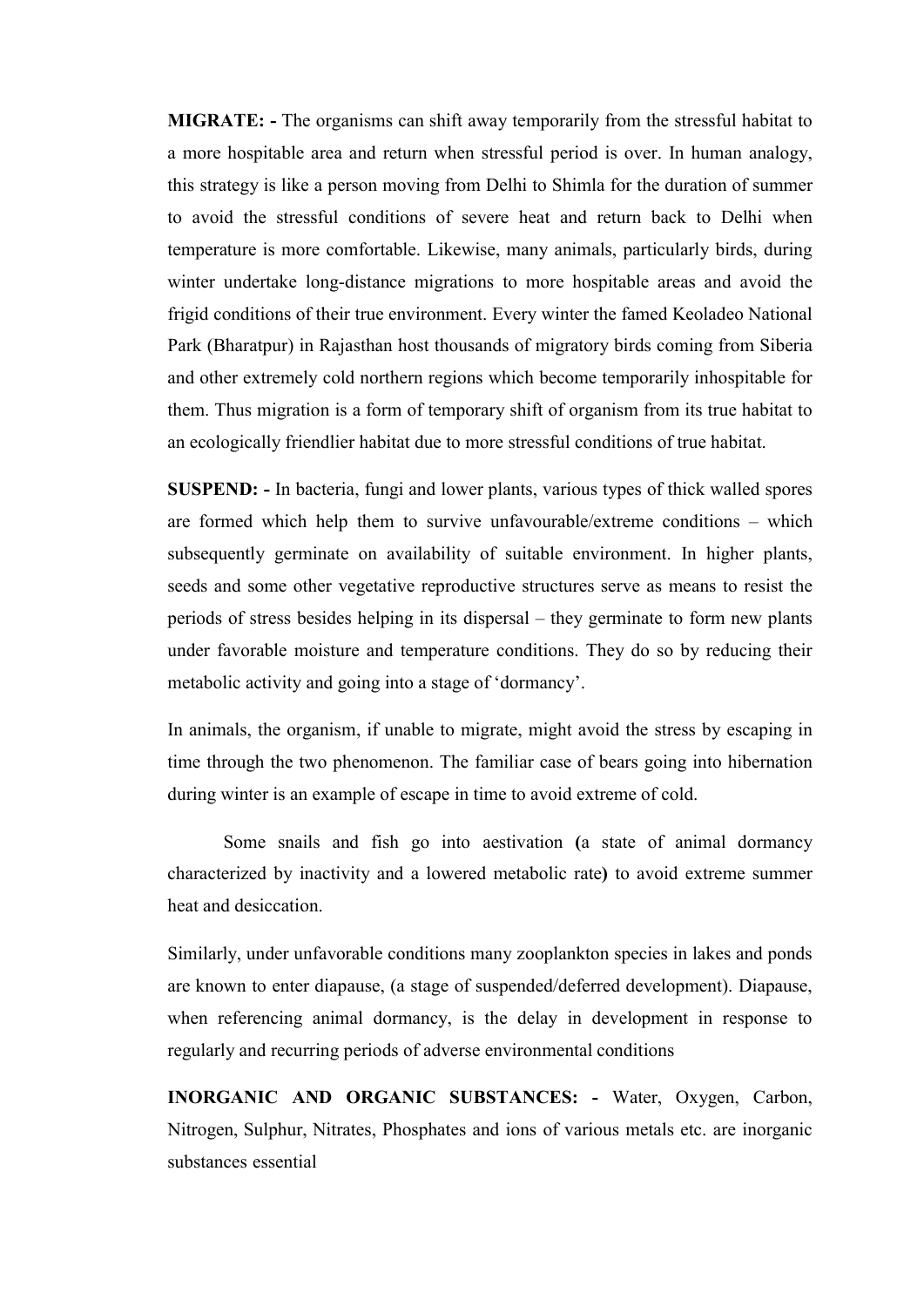for organisms to survive while proteins, Carbohydrates, Lipids etc. are essential Organic substances:

BIOTIC COMPONENTS (LIVING): - It consists of the living parts of the environment, including the association of a lot of interrelated populations that belong to different species inhabiting a common environment. The populations are those of the animal community, the plant community and the microbial community.



Grassland Ecosystem Showing Component Parts

#### Fig. 2 Components of biotic community.

The biotic community is divided into:

- a. Autotrophs,
- b. Saprotrophs, and
- c. Heterotrophs

AUTOTROPHS (derive from Greek word: auto - self, trophos - feeder) are called producers, transducers or convertors, as well. Those are photosynthetic plants, normally chlorophyll bearing, which synthesize a high-energy complex organic compound (food) from the inorganic raw materials utilizing the aid of the sun, and this process is called photosynthesis. Autotrophs form the core of all biotic systems. In terrestrial ecosystems, autotrophs are usually rooted plants. In